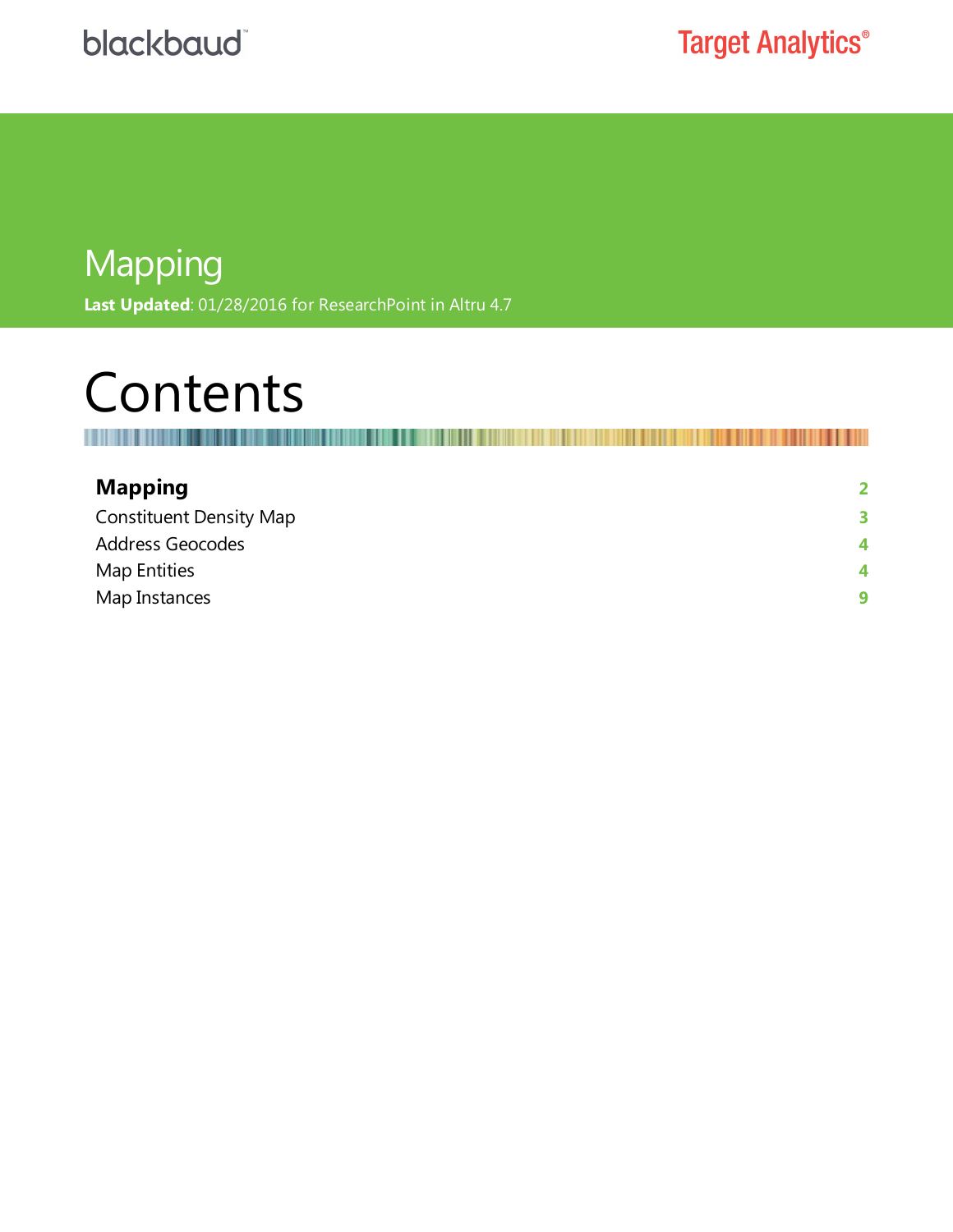# <span id="page-1-0"></span>Mapping

To geographically locate prospects and constituents on an interactive map, you can use the integrated mapping functionality, powered by Microsoft *Bing Maps*.

You can access the Mapping page from various locations in the system, including *Prospects*, the Wealth & Ratings page, and the Members tab of a Research Group record.

**Note:** To map an address, you must have mapping credentials entered. The system administrator enters the credentials for the Mapping functionality through the **Mapping** configuration task in *Administration*

On the Mapping page, you can access the mapping tool and begin to create maps with the addresses stored in your database. For example, you can enter criteria to locate a group of constituents in a specific area. In addition, you can navigate to specific records in your database from mapped locations. To access the Mapping page from *Constituents*, click **Constituent map**. To access the Mapping page from *Prospects*, click **Mapping**.

To indicate a location on the map, you can add a pushpin or map entity. After you add pushpins or entities, you can create route directions between multiple locations or perform a radius search to find known addresses within a specific distance from a location.

To help keep track of mapped records, you can create static output queries for either the full set of mapped records or a subset of records. The queries appear on the Query page and can be used with other functions, such as *Analysis*, or to create additional maps.

#### **Mapping Tools**

From the Mapping page, you can use multiple tools to find locations and add and save mapped entities.

| <b>Screen Item</b>                                                                                                                         | <b>Description</b>                                                                          |  |
|--------------------------------------------------------------------------------------------------------------------------------------------|---------------------------------------------------------------------------------------------|--|
| <b>Enter business</b>                                                                                                                      | To find the location of an organization on the map, enter the name or category of the       |  |
| name or category                                                                                                                           | business and click Search.                                                                  |  |
| Enter city, address                                                                                                                        | To find the location of a city, specific address, or landmark on the map, enter the name or |  |
| or landmark                                                                                                                                | address of the location and click <b>Search</b> .                                           |  |
| Add                                                                                                                                        | To add an entity to the map, click this button and select the type of entity to add.        |  |
| Open a saved map                                                                                                                           | To open a previously saved map instance, click this button. The Map Instance Search         |  |
| instance                                                                                                                                   | screen appears so you can select the map to open.                                           |  |
| To save an instance of the map, click this button.<br><b>Save</b><br>You can also select to save a group of mapped records as a selection. |                                                                                             |  |

[www.blackbaud.com/howto/researchpoint](https://www.blackbaud.com/howto/researchpoint.aspx) pg. 2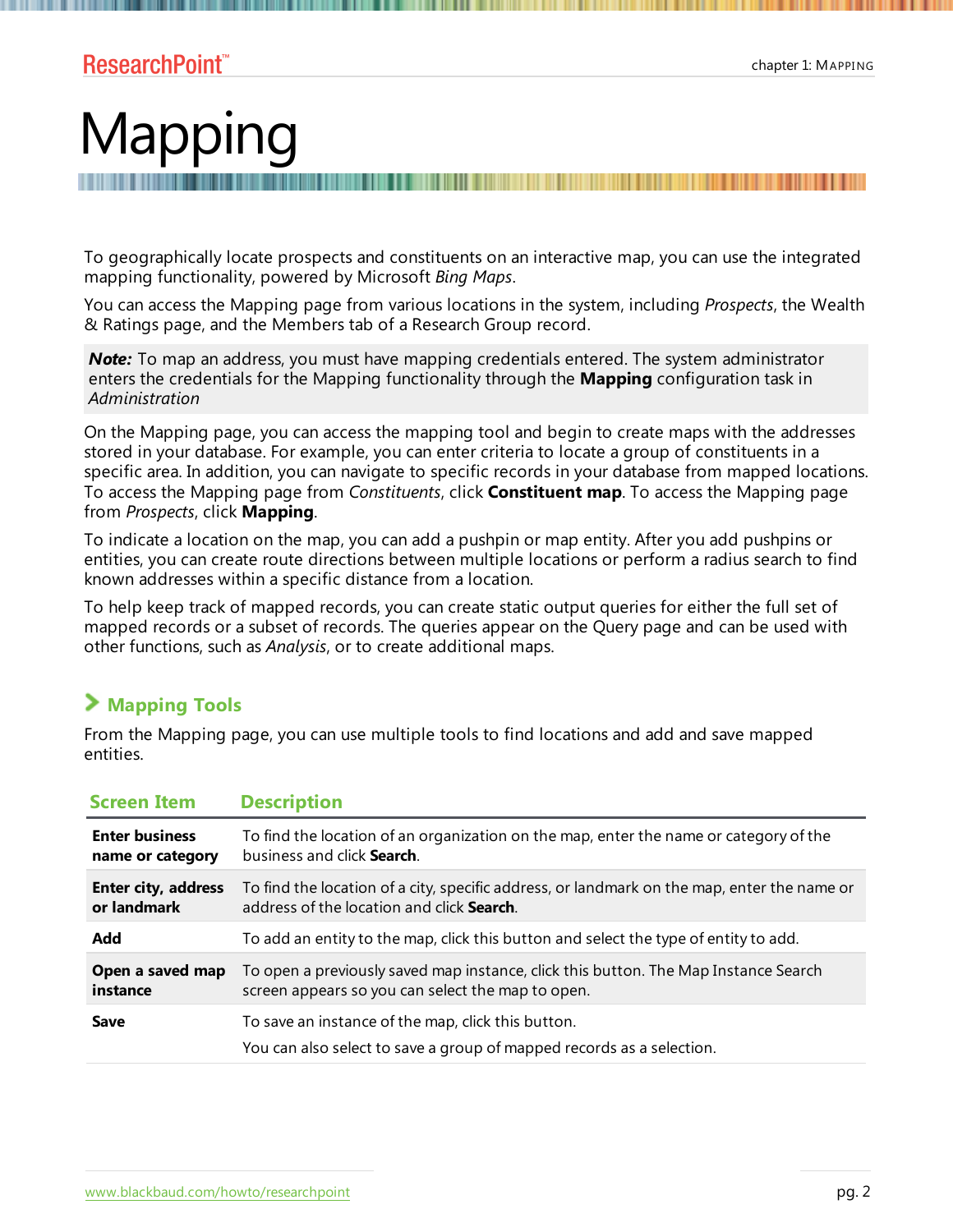#### **ResearchPoint™**

| <b>Description</b><br><b>Screen Item</b>                                                                                                                           |                                                                                                                                                                                                                                                               |
|--------------------------------------------------------------------------------------------------------------------------------------------------------------------|---------------------------------------------------------------------------------------------------------------------------------------------------------------------------------------------------------------------------------------------------------------|
| <b>Print</b><br>To print a copy of the map, click this button. If you map a route between multiple<br>locations, you can select to print directions for the route. |                                                                                                                                                                                                                                                               |
| To refresh the map and remove all added entities, click this button.<br>Refresh map                                                                                |                                                                                                                                                                                                                                                               |
| <b>Pushpins tab</b>                                                                                                                                                | This tab displays name and address information associated with any pushpins included<br>on the map. Using the <b>Sort by</b> field, you can sort records by name, state, and post code.                                                                       |
| Groups tab                                                                                                                                                         | This tab displays information about all groups associated with any pushpins included on<br>the map, including total number of records and the total number of mapped records.<br>Using the Sort by field, you can sort records by name and number of records. |

#### **Mapping Interactions**

When you map locations and view records on the interactive map, you can use these tools to navigate the map, change views, mark locations, and view driving directions.

| <b>Screen Item</b>                                                                                                                                                                                                                                                          | <b>Description</b>                                                                                                                                      |  |
|-----------------------------------------------------------------------------------------------------------------------------------------------------------------------------------------------------------------------------------------------------------------------------|---------------------------------------------------------------------------------------------------------------------------------------------------------|--|
| Directional<br>arrows                                                                                                                                                                                                                                                       | Click the directional arrows to pan in any direction.                                                                                                   |  |
| Zoom                                                                                                                                                                                                                                                                        | Click the magnifying glass icons to zoom in and out from the map.                                                                                       |  |
| Map views                                                                                                                                                                                                                                                                   | Select how to display the map: Road, Aerial, and Bird's eye.                                                                                            |  |
| <b>Labels</b>                                                                                                                                                                                                                                                               | Click this button to hide the labels on the map.                                                                                                        |  |
| <b>Add pushpin</b>                                                                                                                                                                                                                                                          | To indicate a location with a pushpin, right-click at the location and select <b>Add pushpin</b> .                                                      |  |
| Center map<br>here                                                                                                                                                                                                                                                          | To center the map around a location, right-click at the location and select Center map here.                                                            |  |
| <b>Start route and</b><br><b>End route</b>                                                                                                                                                                                                                                  | To create driving directions between two locations on the map, hover your cursor over each<br>location and select whether it is the start or end point. |  |
| You can create a radius on the map to locate addresses from your database within a specific<br>Radius search<br>distance from a location. To create a radius around a location, hover your cursor over a<br>pushpin or map entity at the location and select Radius search. |                                                                                                                                                         |  |

# <span id="page-2-0"></span>Constituent Density Map

On the Constituent Density Map page, you can view a heat map of selected constituent addresses to help you determine the location of most of your prospects. To access the Constituent Density Map page, from *Prospects*, click **Constituent density map**.

On the heat map, you can view the density of multiple constituent selections at one time. To add a constituent selection to the map, click **Add** on the action bar and search for the selection. The map indicates, by color, areas on the map more heavily represented by addresses in the selections. If a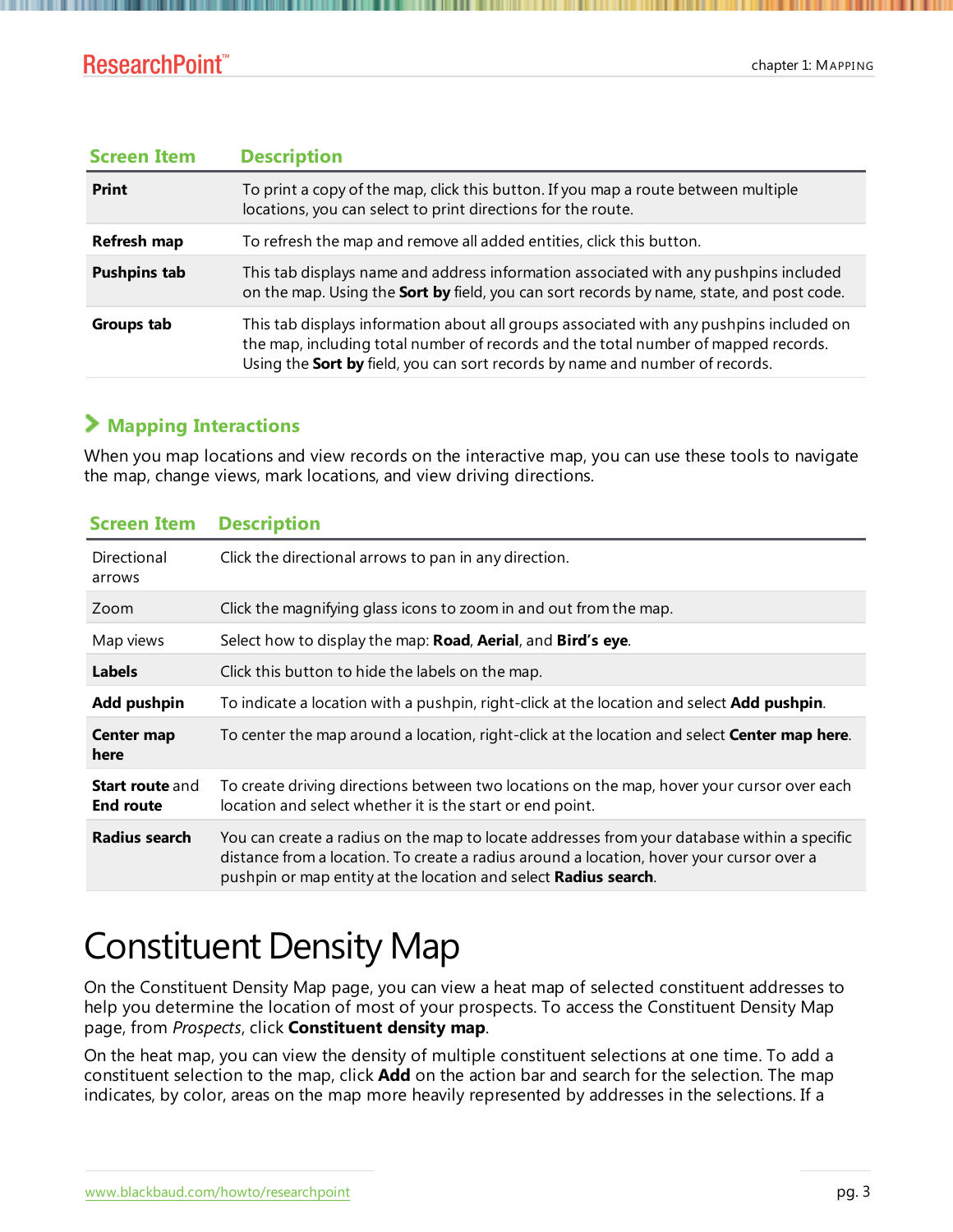<span id="page-3-0"></span>constituent appears in multiple selections on the map, the program counts the constituent only one time in the density.

# Address Geocodes

Before an address can be mapped, it must have a geocode. You can assign geocodes when you create new records or import records into the system. For existing records, we recommend you use the global change functionality to assign geocodes.

#### **Add address geocodes**

- 1. From *Administration*, click **Global changes**. The Global Changes page appears.
- 2. Click **Add**. The Add Global Change Instance screen appears.
- 3. Select **Address Geocode** and click **OK**. The Add global change screen appears.
- 4. Enter a unique name and selection for the global change. If necessary, click the binoculars to locate an existing selection of records.
- 5. In the **Site** field, select the site that you want to use to secure this global change instance. This field contains only sites to which you have rights.

When you select a site and save the process:

- Only users with access to the selected site can run the global change process.
- Other users cannot edit the **Site** entry. The system administrator or the user who created the process can edit the **Site**.
- <sup>l</sup> The site automatically appears in the **Site** field on the Assign Permissions screen (only system administrators and the process owner can access this screen).
- **•** On the Global Change page, an **Owner** column displays, so you can see who created the process.
- 6. Select whether to process only primary addresses in the global change.
- 7. Click **Save**. You return to the Global Changes page.
- <span id="page-3-1"></span>8. To process the records, select the global change you created and click **Process global change**.

# Map Entities

From the Mapping page, you can add entities such as constituents and selections to the map. After you add entities, you can save the map instance for future use. You can also save the mapped entities as a research group or selection or create route directions between two entities.

#### **Add a map entity**

From the Mapping page, you can add addresses of constituents, research lists, and selections as entities. After you add entities, you can save the map of their locations for future use.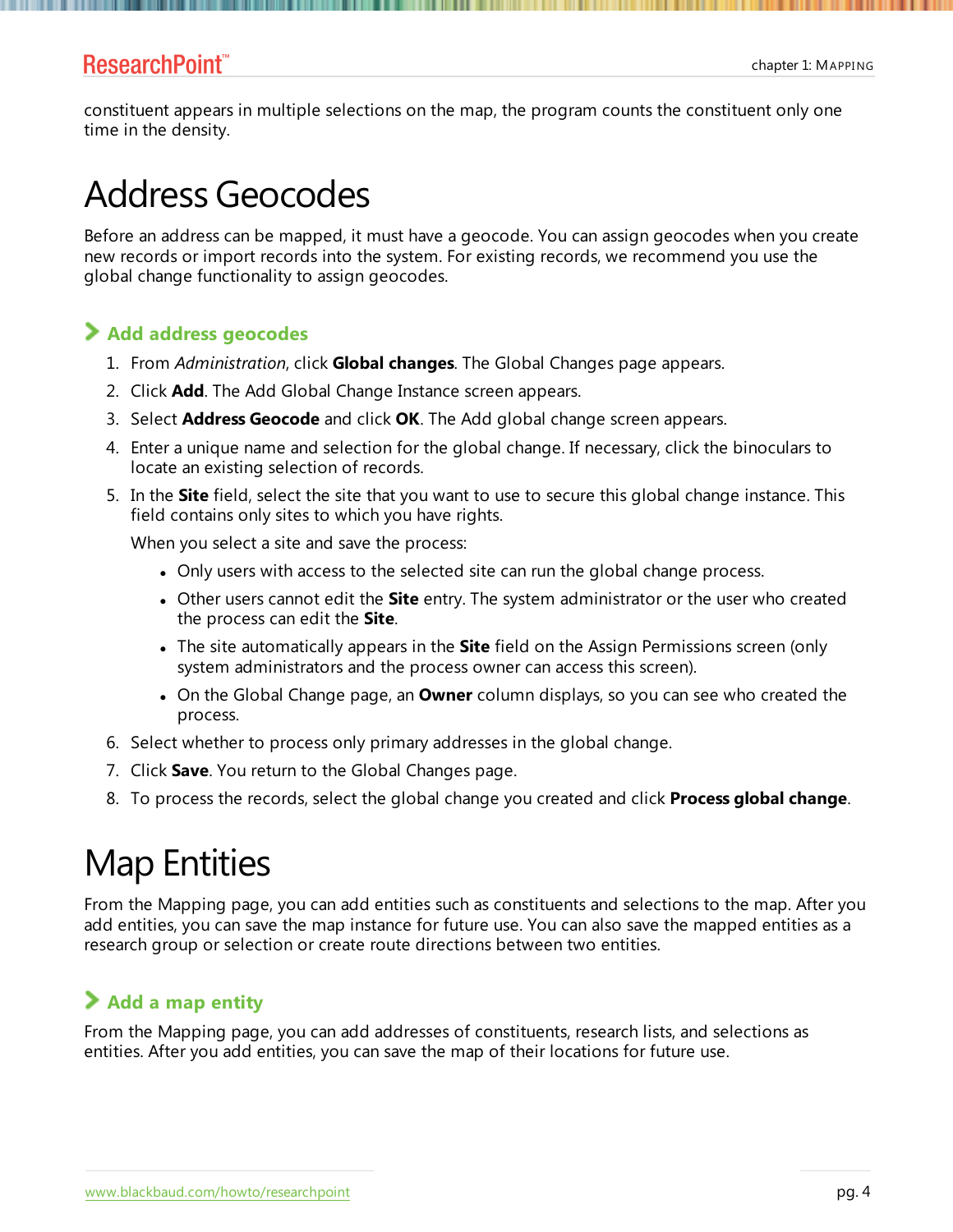**Tip:** Before you can map an address, it must be assigned a geocode. You can assign geocodes when you create new records or import records into the database. For existing records, we recommend you use the Address Geocode global change process to assign geocodes

- 1. On the Mapping page, click **Add** on the action bar and select the type of entity to add, such as **Constituent** or **Selection**. A search screen appears.
- 2. Search for and select the record to add. You return to the Mapping page.
- 3. On the map, an indicator appears at the location of the selected address. To view address information about the entity, hover your cursor over the indicator.
- 4. To further identify the location, right-click on the indicator and select **Add pushpin**. For information about how to add a pushpin, see Manage [Pushpins](#page-4-0) on page 5.
- 5. To center the map around the location, right-click on the indicator and select **Center map here**.
- 6. To change views and navigate the map, use the mapping tools on the action bar. For information about these tools, see Mapping Tools.

### <span id="page-4-0"></span>Manage Pushpins

To indicate a location on the map, you can add a pushpin. When you add a pushpin, you can select its color, such as to help differentiate multiple types of locations or entities.

#### **Add or edit a pushpin**

- 1. On the Mapping page, select the location of the pushpin.
- 2. To add a pushpin, right-click on the location to indicate with the pushpin and select **Add pushpin**.
- 3. To edit the properties of an existing pushpin, hover your cursor over the pushpin and select **Edit pushpin properties**.

The Edit pushpin properties screen appears.

| <b>Edit pushpin properties</b> |              |              |
|--------------------------------|--------------|--------------|
| Title:                         | New pushpin  |              |
| Description:                   |              | $\checkmark$ |
| Phone:                         |              |              |
| Pushpin color:                 | <b>厚</b> Red |              |
|                                |              | OK<br>Cancel |

- 4. Enter a unique title and description to help identify the location.
- 5. In the **Phone** field, enter the phone number for the location.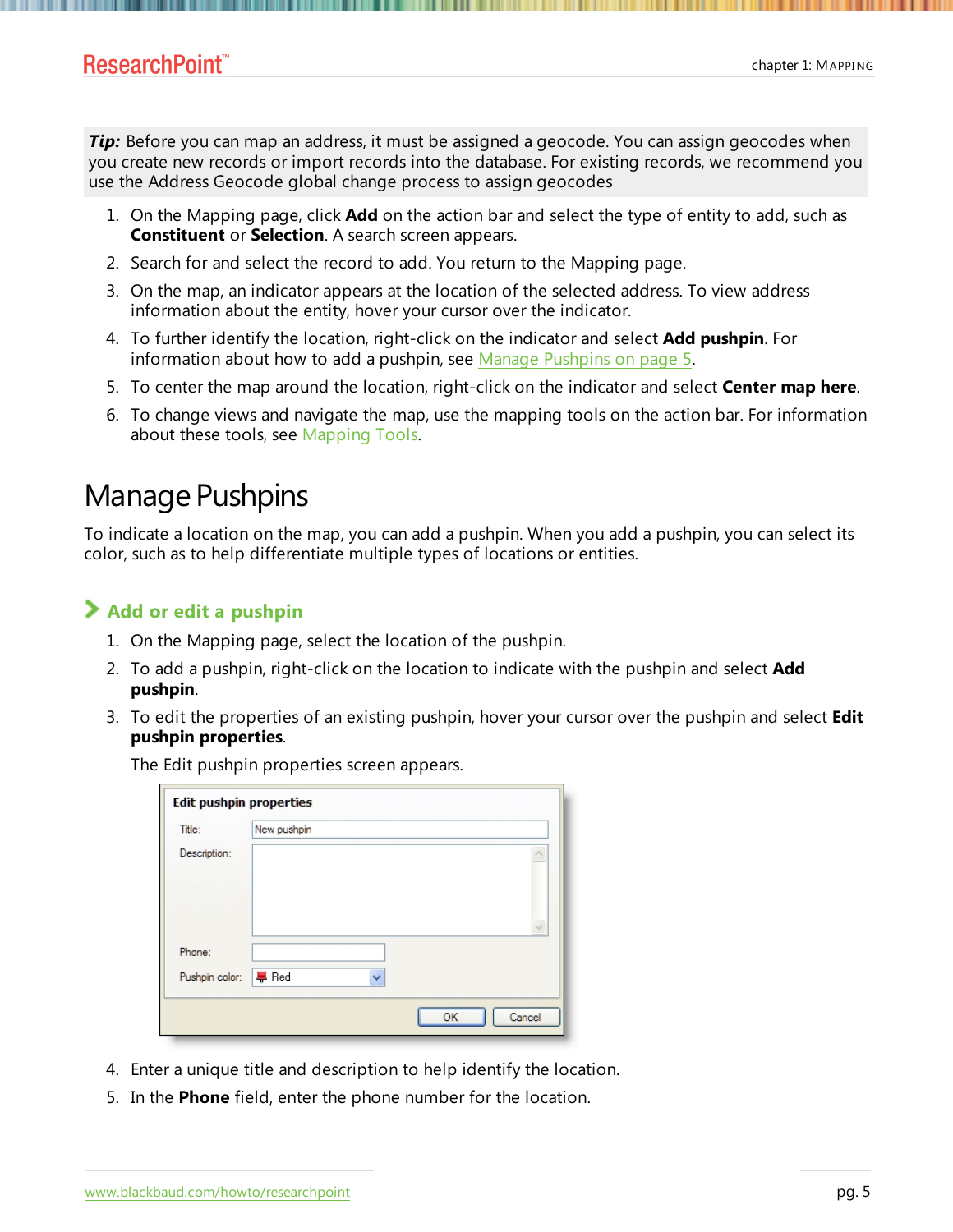- 6. Select the color to assign the pushpin.
- 7. Click **OK**. You return to the Mapping page.

# Save an Instance of a Map

You can save a copy of the map for later use, such as after you add multiple entities or pushpins. After you save a map instance, you can manage it from the Map instance page.

#### **Save a map instance**

1. On the Mapping page, click **Save** on the action bar. The Save as map instance screen appears.

| Save as map instance |                |
|----------------------|----------------|
| Name:                |                |
| Description:         |                |
| Category:            | v              |
|                      | Cancel<br>Save |

- 2. Enter a unique name and description to help identify the map instance.
- 3. To group the map with other similar maps, in the **Category** field, select the category of the map. Your system administrator configures the available categories.
- 4. Click **Save**. You return to the Mapping page.

## Save Mapped Constituents

When you map multiple constituents, you can save the records as a selection or research group.

#### **Save records as a research group**

1. On the Mapping page, click **Save** on the action bar and select **Save to research group**. The Add constituents to screen appears.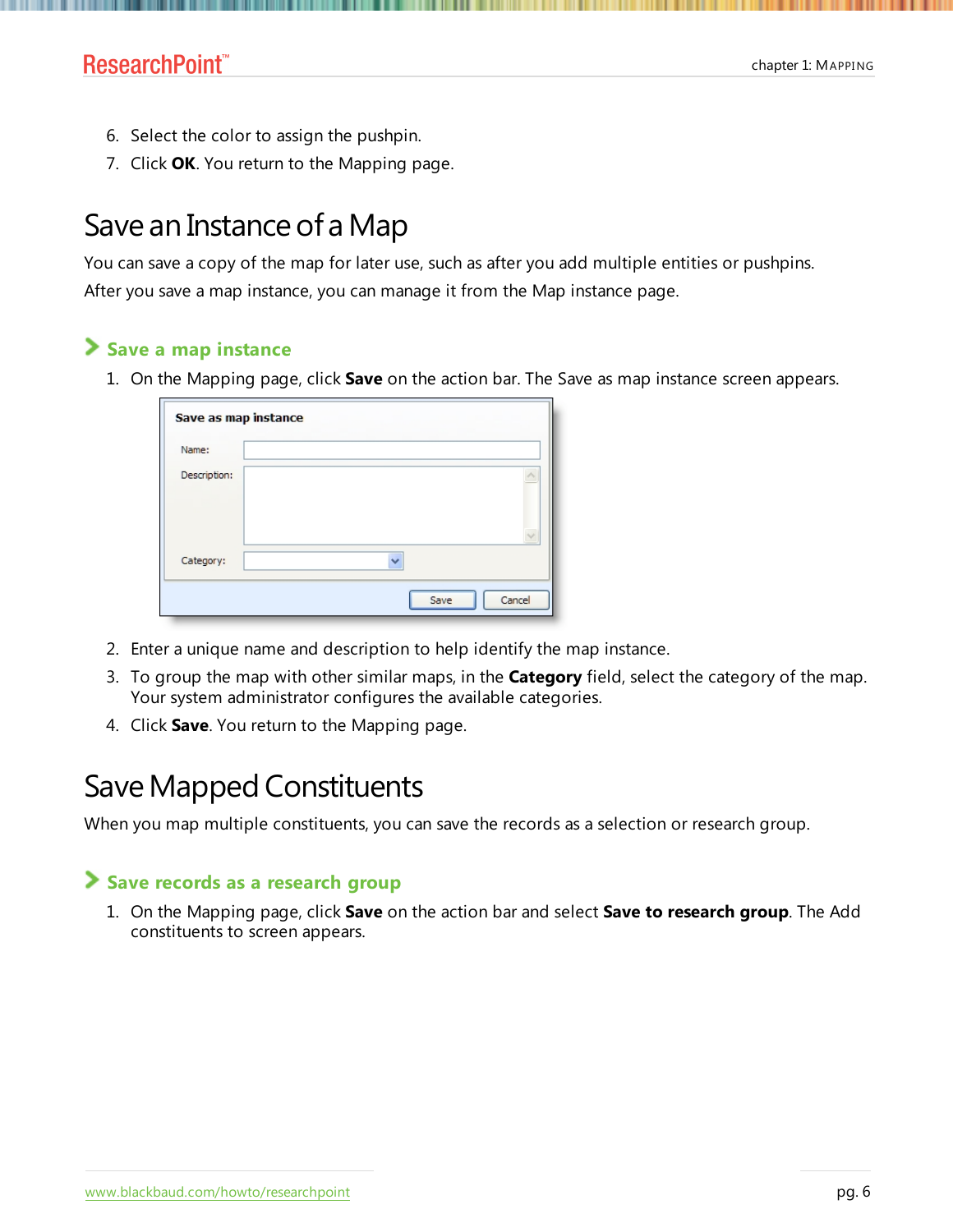| <b>Add constituents to</b> |                |
|----------------------------|----------------|
| New research group         |                |
| Name:                      |                |
| Description:               |                |
| Existing research group    |                |
| Name:                      |                |
|                            |                |
|                            | Cancel<br>Save |

- 2. Select whether to save the records to a new research group or an existing research group.
	- <sup>l</sup> To create a new research group, select **New research group** and enter a unique name and description to help identify the group.
	- <sup>l</sup> To add the records to an existing group, select **Existing research group** and search for the group to add the records to.
- 3. Click **Save**. You return to the Mapping page.

#### **Save records as a selection**

1. On the Mapping page, click **Save** on the action bar and select **Save to selection**. The Create constituent selection screen appears.

|              | <b>Create constituent selection</b>                                       |        |
|--------------|---------------------------------------------------------------------------|--------|
| Name:        |                                                                           |        |
| Description: |                                                                           |        |
|              | Show this Selection in the Query Designer<br>Overwrite existing Selection |        |
|              | Save                                                                      | Cancel |

- 2. Enter a unique name and description to help identify the selection.
- 3. Select whether to display the selection in the Query Designer.
- 4. To overwrite an existing selection with the same name, select **Overwrite existing Selection**.
- 5. Click **Save**. You return to the Mapping page.

### Create Route Directions Between Two Entities

To create the route directions between two locations on a map, you can use the **Start route** and **End route** functionality accessed from mapped entities and pushpins. On the Mapping page, hover your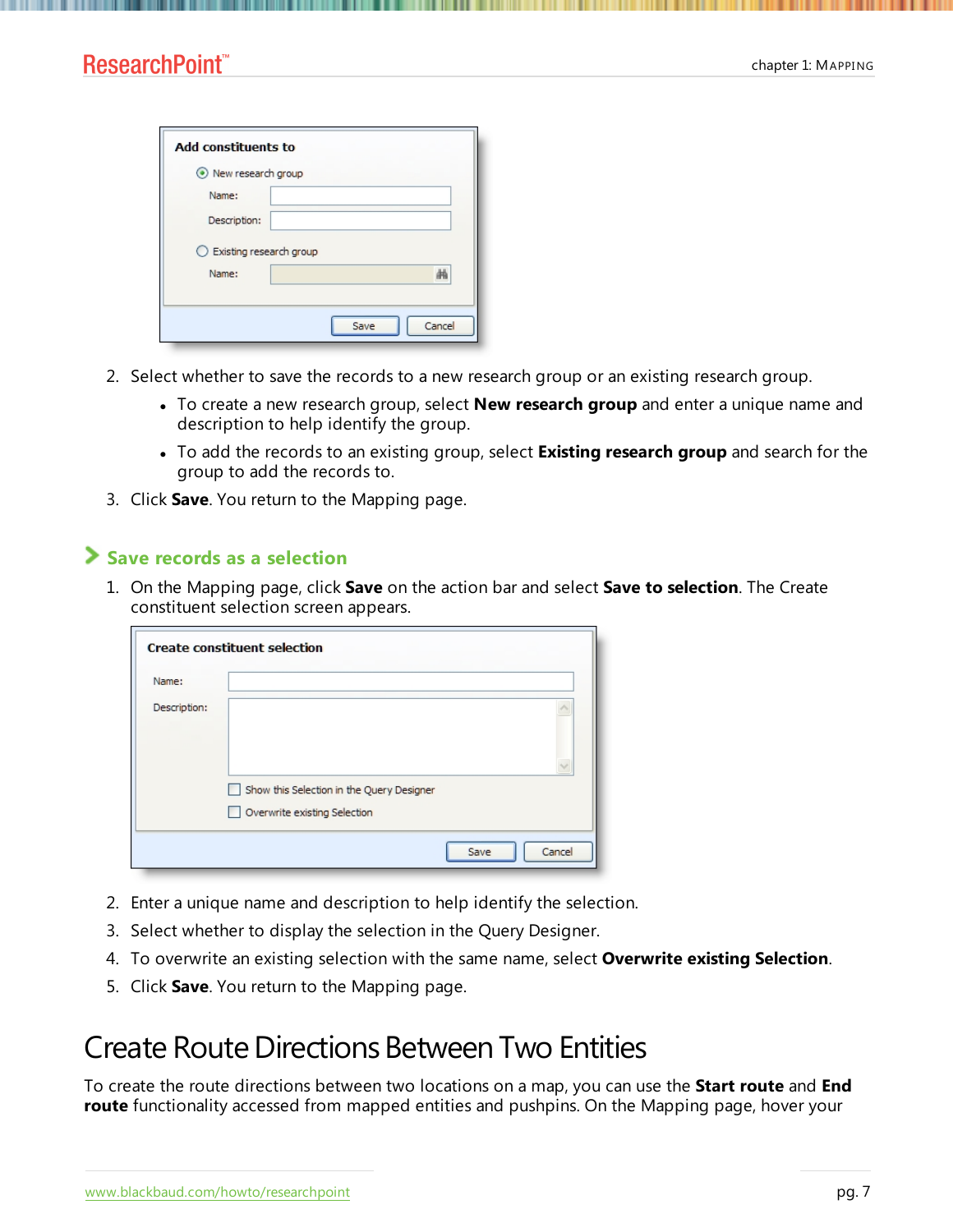cursor over the origination location and select **Start route**. Then, hover your cursor over the destination and select **End route**. On the map, the route appears between the two locations. Under **Directions**, the driving directions for the route appear. You can print, reverse, and clear the directions as necessary.

## Radius Search

From a pushpin, you can create a radius around a location to locate addresses from your database within a specific distance from the location.

*Note:* From *Administration*, you can configure whether distance within a radius search appears in miles or kilometers.

Before you can perform a radius search, you must first mark the location to use as the center of the radius. For information about how to add a pushpin or map entity at the location, see Manage [Pushpins](#page-4-0) on [page](#page-4-0) 5 orMap [Entities](#page-3-1) on page 4.

#### **Create a radius search on a regular constituent map**

1. Hover your cursor over the pushpin or entity to use as the center of the radius and select **Radius search**. The Select radius screen appears.

| Select radius        |  |  |
|----------------------|--|--|
| $O$ 25 miles         |  |  |
| $\odot$ 50 miles     |  |  |
| $\bigcirc$ 100 miles |  |  |
| miles                |  |  |
| Cancel<br>OK         |  |  |

- 2. Select the distance from around the pushpin to include in the search. For example, to locate all known addresses within 50 miles of the pushpin location, select **50 miles**.
- 3. Click **OK**. You return to the Mapping page. On the map, the records that exist within the radius appear as map entities.

*Note:* To remove the radius, hover over the radius circle and click **Remove radius**.

#### **Create a radius search on a density map**

1. Hover your cursor over the pushpin or entity to use as the center of the radius and select **Radius search**. The Select radius screen appears.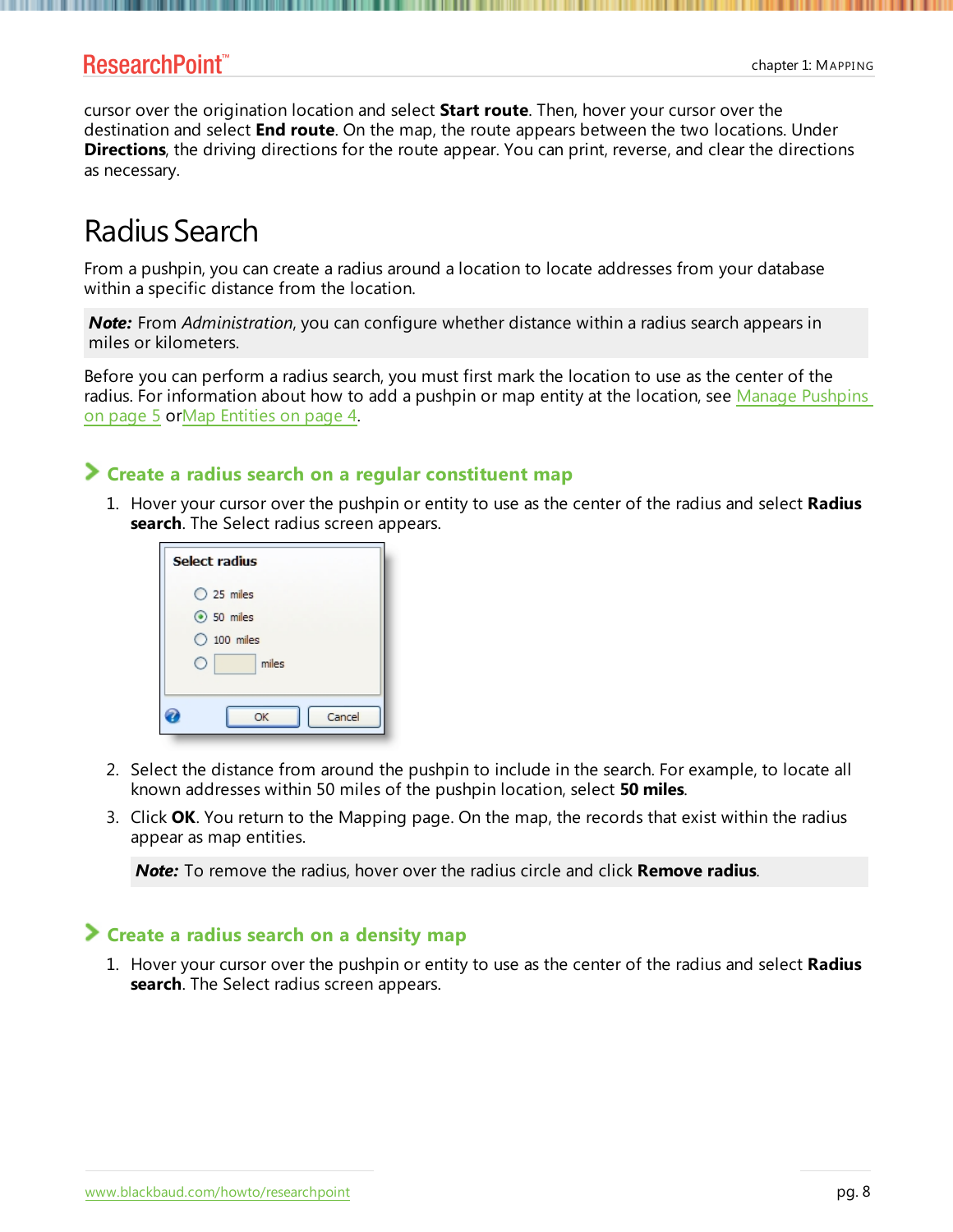| Select radius                                                     |
|-------------------------------------------------------------------|
| $O$ 25 miles<br>$\odot$ 50 miles<br>$\bigcirc$ 100 miles<br>miles |
| Cancel<br>OK                                                      |

- 2. Select the distance from around the pushpin to include in the search. For example, to locate all known addresses within 50 miles of the pushpin location, select **50 miles**.
- 3. Click **OK**. You return to the Mapping page.
- 4. To create a selection of records included in this radius search, hover your cursor over the pushpin to which you just added the radius. Select **Save records contained within radius**. A screen appears allowing you to name and save a selection of all records located in the defined radius. Select **Show this Selection in Query Designer** if you want to access this selection from the Query functionality.

*Note:* To remove the radius, hover over the radius circle and click **Remove radius**.

# <span id="page-8-0"></span>Map Instances

From the Map instances page, you can manage the maps you have saved. To access the Map instances page from the Mapping page, click **Manage map instances** under **Tasks**.

| Map instances             |                                  |             |                                                      |
|---------------------------|----------------------------------|-------------|------------------------------------------------------|
| <b>Map instances</b>      |                                  |             | Go to map instance   redit properties X Delete   7 3 |
|                           |                                  |             | <b>Apply Reset</b><br>Category:                      |
| Name                      | Description                      | Category    |                                                      |
| Kansas                    | Map of constituents in<br>Kansas |             |                                                      |
| <b>Control Manager of</b> |                                  | بالماضي وجو | <b>Construction</b><br><b>Contains comment</b>       |

Under **Map instances**, the saved maps appear. To help find a specific map instance, you can filter the grid by map category. To filter the grid, click **Filter** on the action bar, select the category of maps to view, and click **Apply**. To remove the filter and display all map instances, click **Reset**.

## Edit the Properties of a Map Instance

After you save a map instance, you can edit its properties, such as name, description, or category, as necessary.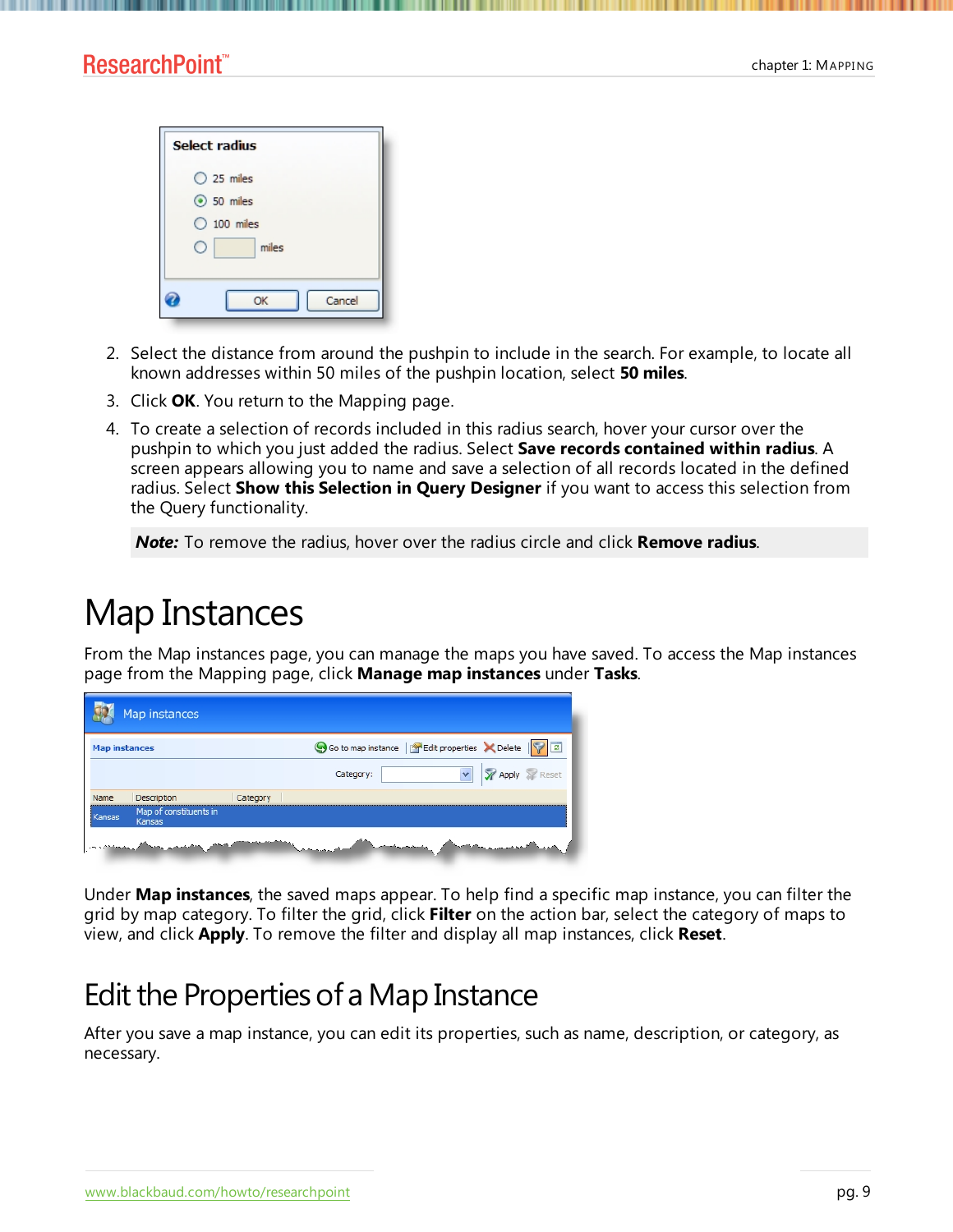#### **Edit map instance properties**

- 1. On the Mapping page, click **Manage map instances** under **Tasks**. The Map instances page appears.
- 2. Under **Map instances**, select the map with the properties to edit.
- 3. On the action bar, click **Edit properties**. The Edit map instance properties screen appears. The items on this screen are the same as the Save as map instance screen.
- 4. Edit the information as necessary.
- 5. Click **Save**. You return to the Map instances page.